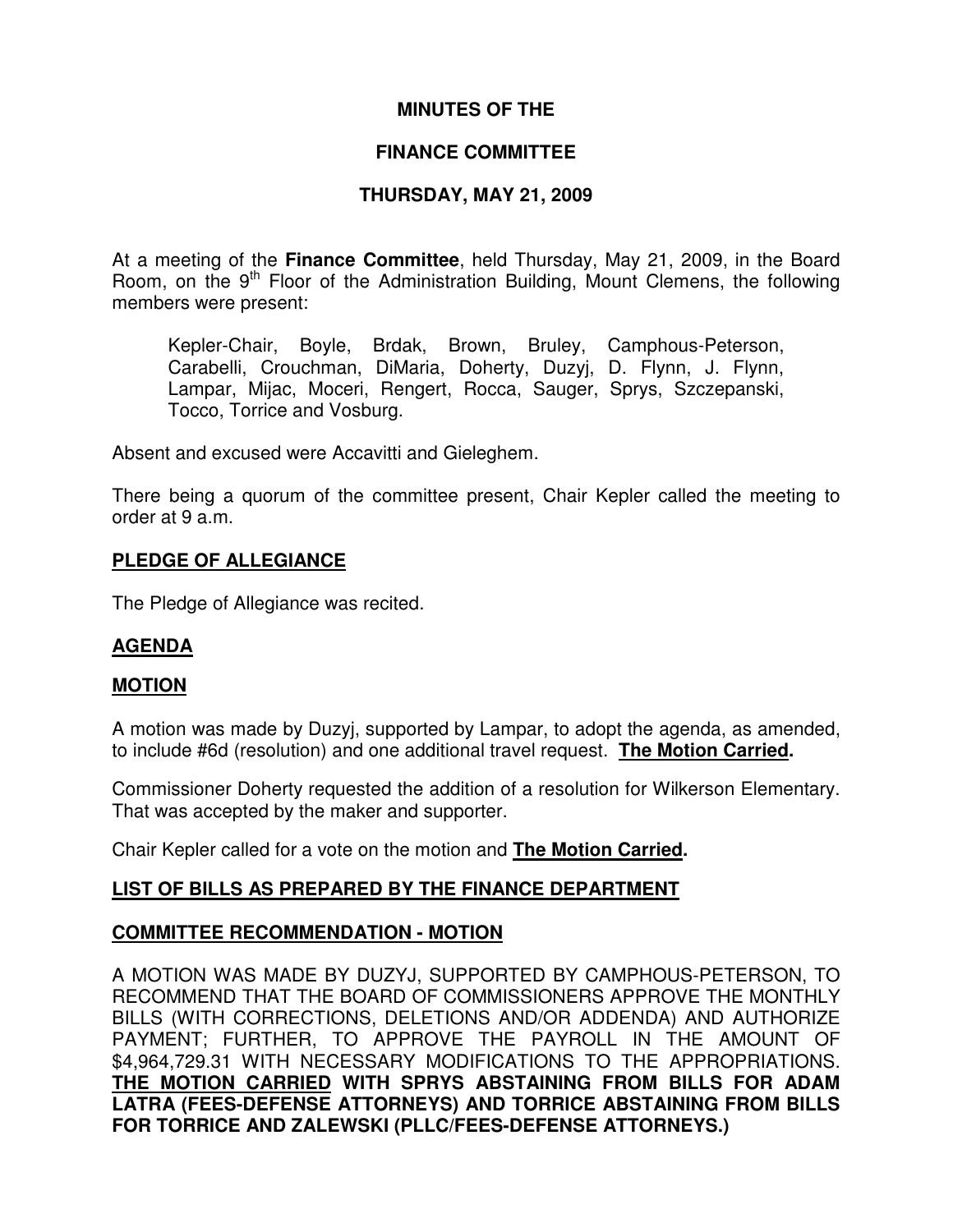## **ADOPTION OF RESOLUTIONS**

#### **COMMITTEE RECOMMENDATION – MOTION**

A MOTION WAS MADE BY CAMPHOUS-PETERSON, SUPPORTED BY J. FLYNN, TO RECOMMEND THAT THE BOARD OF COMMISSIONERS ADOPT THE FOLLOWING RESOLUTIONS:

A) COMMENDING HEVEL ELEMENTARY SCHOOL ON BEING HONORED AS A MICHIGAN BLUE RIBBON EXEMPLARY SCHOOL **(OFFERED BY BROWN)**;

B) COMMENDING PARKER ELEMENTARY SCHOOL ON BEING HONORED AS A MICHIGAN BLUE RIBBON EXEMPLARY SCHOOL **(OFFERED BY CAMPHOUS-PETERSON)**;

C) SUPPORTING HOUSE BILL 4830, ALLOW MACOMB COUNTY TO REORGANIZE MANAGEMENT OF COUNTY ROAD SYSTEM THROUGH NEW COUNTY CHARTER **(OFFERED BY CARABELLI)**;

D) OPPOSING ANY ACTION BY THE STATE TO GIVE UP ITS PROGRAM FOR REGULATION OF WETLANDS IN MICHIGAN AND TO RETURN RESPONSIBILITY FOR WETLANDS REGULATION TO THE ARMY CORPS OF ENGINEERS **(OFFERED BY CAMPHOUS-PETERSON)** AND

E) COMMENDING WILKERSON ELEMENTARY SCHOOL ON BEING HONORED AS A MICHIGAN BLUE RIBBON EXEMPLARY SCHOOL **(OFFERED BY DOHERTY)**;

Commissioner Vosburg requested the separation of "C".

Chair Kepler called for a vote on all resolutions with the exception of "C" and **THE MOTION CARRIED.**

#### Resolution "C"

Chair Kepler called for a vote on resolution "C" and **THE MOTION CARRIED WITH RENGERT AND VOSBURG VOTING "NO."**

#### **TRAVEL REQUESTS**

## **MOTION**

A motion was made by D. Flynn, supported by Lampar, to approve the travel requests as submitted. **The Motion Carried.**